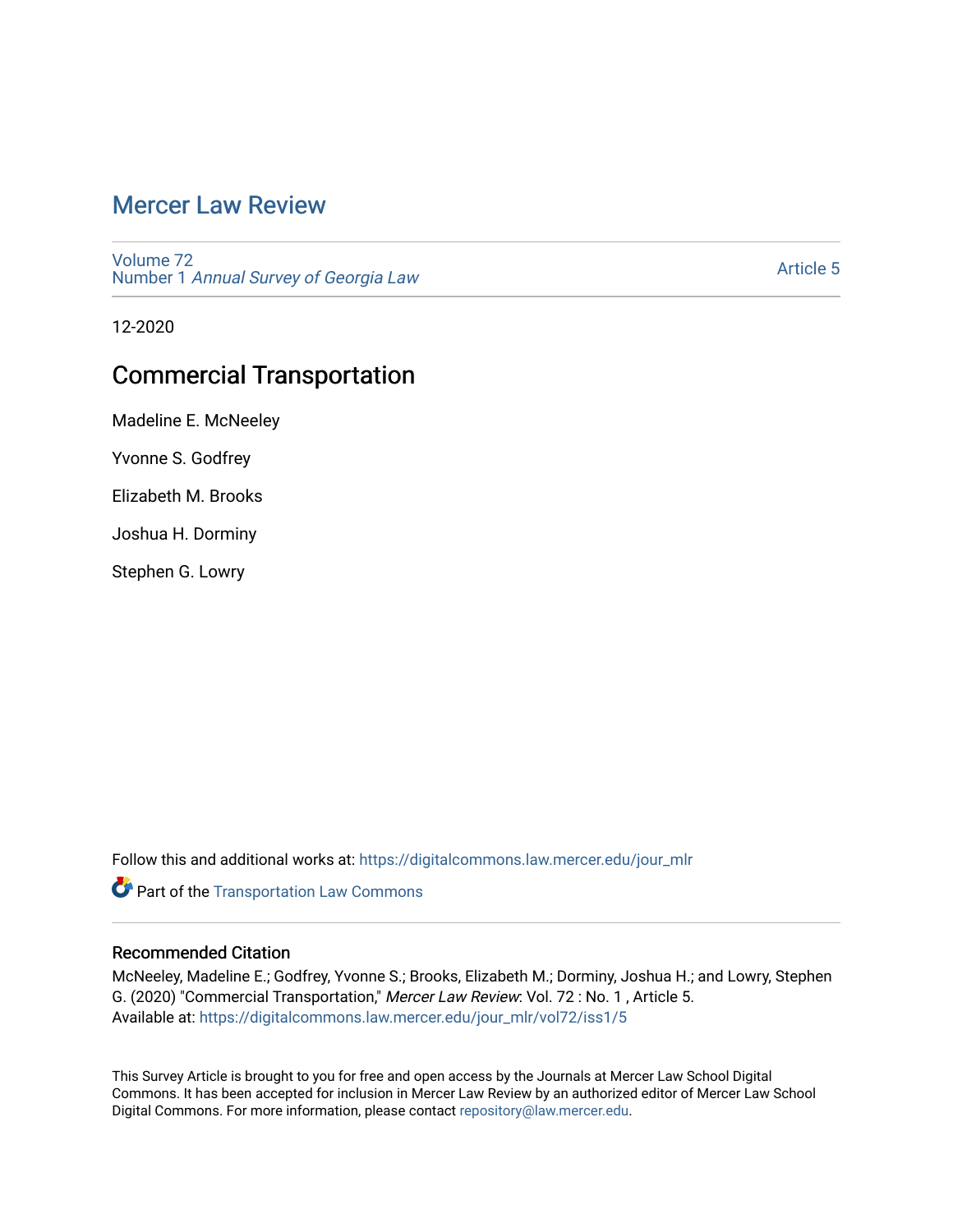# **Commercial Transportation**

**by Madeline E. McNeeley[\\*](#page-1-0)** 

## **Yvonne S. Godfrey[\\*\\*](#page-1-1)**

## **Elizabeth M. Brooks[\\*\\*\\*](#page-1-2)**

## **Joshua H. Dormin[y\\*\\*\\*\\*](#page-1-3)**

### **and Stephen G. Lowry[\\*\\*\\*\\*\\*](#page-1-4)**

#### I. INTRODUCTION

Commercial transportation involves all of the significant forms of passenger and freight transportation across the United States. This Article surveys significant judicial, regulatory, and legislative developments in Georgia commercial-transportation law during the period from June 1, 2019, through May 31, 2020.[1](#page-1-5)

<span id="page-1-5"></span><sup>1</sup> For an analysis of commercial transportation law during the prior Survey period, see Madeline E. McNeeley, Yvonne S. Godfrey, T. Peyton Bell, and Stephen G. Lowry, *Commercial Transportation: A Two Year Survey*, 71 MERCER L. REV. 39 (2019).



<span id="page-1-0"></span><sup>\*</sup> Partner in the firm of Harris Lowry Manton LLP, Atlanta and Savannah, Georgia. University of Tennessee (B.A. & B.S., magna cum laude, 1999); University of Maryland, College Park (M.S., 2001); University of Tennessee College of Law (J.D., summa cum laude, 2008). Member, State Bars of Georgia and Tennessee.

<span id="page-1-1"></span><sup>\*\*</sup> Partner in the firm of Harris Lowry Manton LLP, Atlanta and Savannah, Georgia. Rhodes College (B.A., cum laude, 2003); University of Georgia School of Law (J.D., cum laude, 2011). Member, State Bar of Georgia.

<span id="page-1-2"></span><sup>\*\*\*</sup> Associate in the firm of Harris Lowry Manton LLP, Atlanta and Savannah, Georgia. Mercer University (B.A., cum laude, 2013); Mercer University School of Law (J.D., cum laude, 2017). Member, State Bars of Georgia and South Carolina.

<span id="page-1-3"></span><sup>\*\*\*\*</sup> Associate in the firm of Harris Lowry Manton LLP, Atlanta and Savannah, Georgia. Shorter University (B.A., summa cum laude, 2012); University of Georgia School of Law (J.D., 2015). Member, State Bar of Georgia.

<span id="page-1-4"></span><sup>\*\*\*\*\*</sup> Partner in the firm of Harris Lowry Manton LLP, Atlanta and Savannah, Georgia. University of Maryland Baltimore County (B.A., magna cum laude, 1995); Lewis and Clark College Northwestern School of Law (J.D., cum laude, 1998). Member, State Bar of Georgia.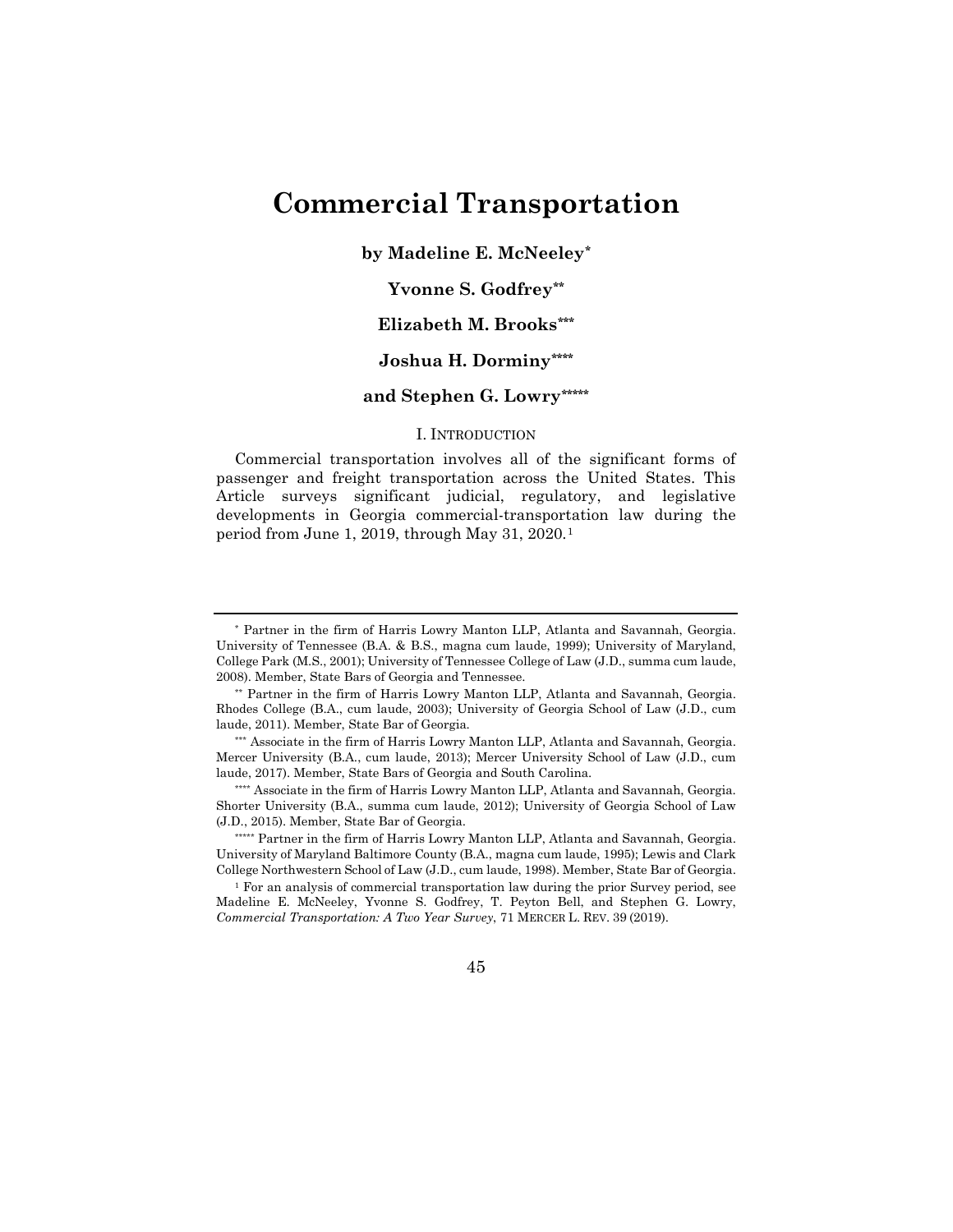#### II. TRUCKING AND OTHER COMMERCIAL MOTOR VEHICLES

The Georgia statutes governing commercial motor vehicles underwent no significant changes during the Survey period, but a divided panel of the Georgia Court of Appeals issued an opinion that, while only physical precedent, provides an interesting analysis of Georgia's direct-action statutes. Furthermore, the significant practical effects of the novelcoronavirus outbreak on the commercial trucking industry spurred notable emergency responses by Georgia's Executive Branch.

#### *A. Direct Actions Against Insurers of Interstate Motor Carriers*

In *Daily Underwriters of America v. Williams*,<sup>[2](#page-2-0)</sup> the Georgia Court of Appeals issued an important decision concerning a plaintiff's ability to sue under Georgia's direct-action statutes.[3](#page-2-1) The direct-action statutes permit a plaintiff involved in an accident with a motor carrier to sue both the motor carrier and its insurer in the same cause of action, providing an exception to the general rule that a plaintiff may not sue a liability insurer as a defendant in an action against its insured.[4](#page-2-2) The question before the court of appeals in *Daily Underwriters* was whether Georgia law permitted the plaintiffs' direct actions against the motor carrier's insurer under O.C.G.A. § 40-1-112 $(c)$ ,<sup>[5](#page-2-3)</sup> which the defendant insurer alleged only permits such suits when the insured is functioning as an "intrastate," not "interstate," motor carrier.[6](#page-2-4)

In *Daily Underwriters*, the plaintiffs, Veronica and Marleaux Williams, were injured after a tractor-trailer struck their car. Each brought a separate action, naming the driver of the tractor-trailer, the trucking company that owned the tractor-trailer, and Daily Underwriters of America (Daily Underwriters), the trucking company's insurer. In the complaints, the Williamses cited O.C.G.A. § 40-1-112 as authority for their suits against Daily Underwriters. Daily Underwriters moved for summary judgement, arguing that O.C.G.A. § 40-1-112 permitted direct actions against insurers for intrastate motor carriers only, and therefore precluded suit against it in this case, as its insured was engaged in interstate transportation at the time.[7](#page-2-5) The Williamses cited Georgia's other direct-action statute, O.C.G.A.  $\S$  40-2-140,<sup>[8](#page-2-6)</sup> in their response as a basis for their suits against Daily Underwriters, and the trial court

<span id="page-2-0"></span><sup>2</sup> 354 Ga. App. 551, 841 S.E.2d 135, *petition for cert. filed*, (Ga. May 28, 2020).

<sup>3</sup> *Id.*; O.C.G.A. §§ 40-1-112 (2020); 40-2-140 (2020).

<span id="page-2-2"></span><span id="page-2-1"></span><sup>4</sup> O.C.G.A. § 40-1-112(c) (2020).

<span id="page-2-4"></span><span id="page-2-3"></span><sup>5</sup> *Id.*

<sup>6</sup> *Daily Underwriters,* 354 Ga. App. at 552, 841 S.E.2d at 138.

<span id="page-2-5"></span><sup>7</sup> *Id.* at 552, 841 S.E.2d at 137–38.

<span id="page-2-6"></span><sup>8</sup> O.C.G.A § 40-2-140 (2020).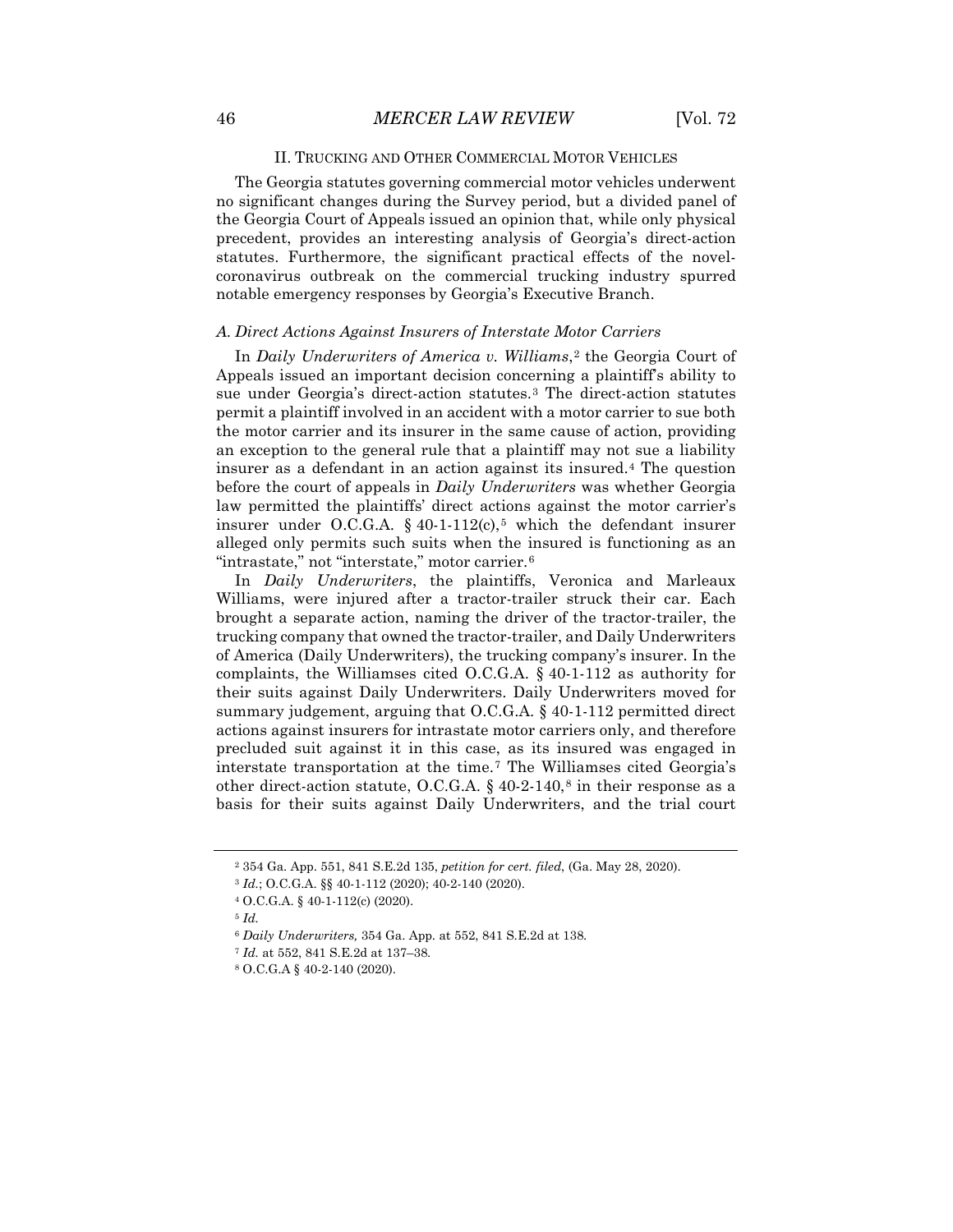denied summary judgment.[9](#page-3-0) On interlocutory review, the court of appeals affirmed the trial court's order.[10](#page-3-1)

Georgia's two direct-action statutes are distinct, but often conflated. The court of appeals began by applying the *in pari materia* principles of statutory construction to construe O.C.G.A.  $\S$ § 40-1-[11](#page-3-2)2(c)<sup>11</sup> and 40-1-126[12](#page-3-3) together.[13](#page-3-4) Section 40-1-112(c), the court determined, "expressly allows an injured party to file a direct action against a motor carrier's insurance carrier for causes of action arising 'under this part,' i.e., Title 40, Chapter 1, Article 3, Part 2."[14](#page-3-5) Section 40-1-126, meanwhile, states that "[t]he provisions of this part do not apply to purely interstate commerce nor to carriers exclusively engaged in interstate commerce."[15](#page-3-6) Thus, the "plain language of O.C.G.A. § 40-1-126 evinces the legislative intent that the direct action provision of O.C.G.A. § 40-1-112(c) does not apply to purely interstate commerce or to a carrier engaged exclusively in interstate commerce."[16](#page-3-7)

With this established, the court of appeals went on to determine that the defendant motor carrier was engaged in interstate commerce at the time of the accident, as it was traveling from Georgia to pick up a load in North Carolina that was then to be dropped off in Georgia.[17](#page-3-8) This, the court reasoned, evidenced that the trip at the time the accident occurred was one of interstate commerce, and therefore not permitted by O.C.G.A. § 40-1-112(c), the authority cited by the Williamses in their complaints for the direct action against Daily Underwriters.[18](#page-3-9) The court of appeals, however, did not end its analysis there.

Rather, the court looked to the direct-action statute cited by plaintiffs in their response to the summary judgment motion, O.C.G.A.  $§$  40-2-140(d)(4).<sup>[19](#page-3-10)</sup> Daily Underwriters argued that the court should not consider this statute as it was cited in a response brief and not the Williamses' complaint.<sup>[20](#page-3-11)</sup> The court disagreed with this argument, stating, "[w]hile it is often good advocacy to cite supporting statutory authority in a complaint, we are aware of no authority for the proposition that such citations are required and the appellant has cited no such

<span id="page-3-8"></span><span id="page-3-7"></span><span id="page-3-6"></span><sup>16</sup> *Id.* 

<span id="page-3-1"></span><span id="page-3-0"></span><sup>9</sup> *Daily Underwriters*, 354 Ga. App. at 552, 841 S.E.2d at 138.

<sup>10</sup> *Id.* at 551–52, 841 S.E.2d at 137.

<span id="page-3-3"></span><span id="page-3-2"></span><sup>11</sup> O.C.G.A. § 4-1-112(c) (2020).

<sup>12</sup> O.C.G.A. § 40-1-126 (2019).

<span id="page-3-4"></span><sup>13</sup> *Daily Underwriters*, 354 Ga. App. at 553, 841 S.E.2d at 138.

<sup>14</sup> *Id.* at 554, 841 S.E.2d at 138–39.

<span id="page-3-5"></span><sup>15</sup> *Id.* at 554, 841 S.E.2d at 139 (quoting O.C.G.A. §40-1-126).

<sup>17</sup> *Id.* at 555, 841 S.E.2d at 139.

<span id="page-3-9"></span><sup>18</sup> *Id.* at 556, 841 S.E.2d at 140.

<span id="page-3-11"></span><span id="page-3-10"></span><sup>19</sup> *Id.*

<sup>20</sup> *Id.*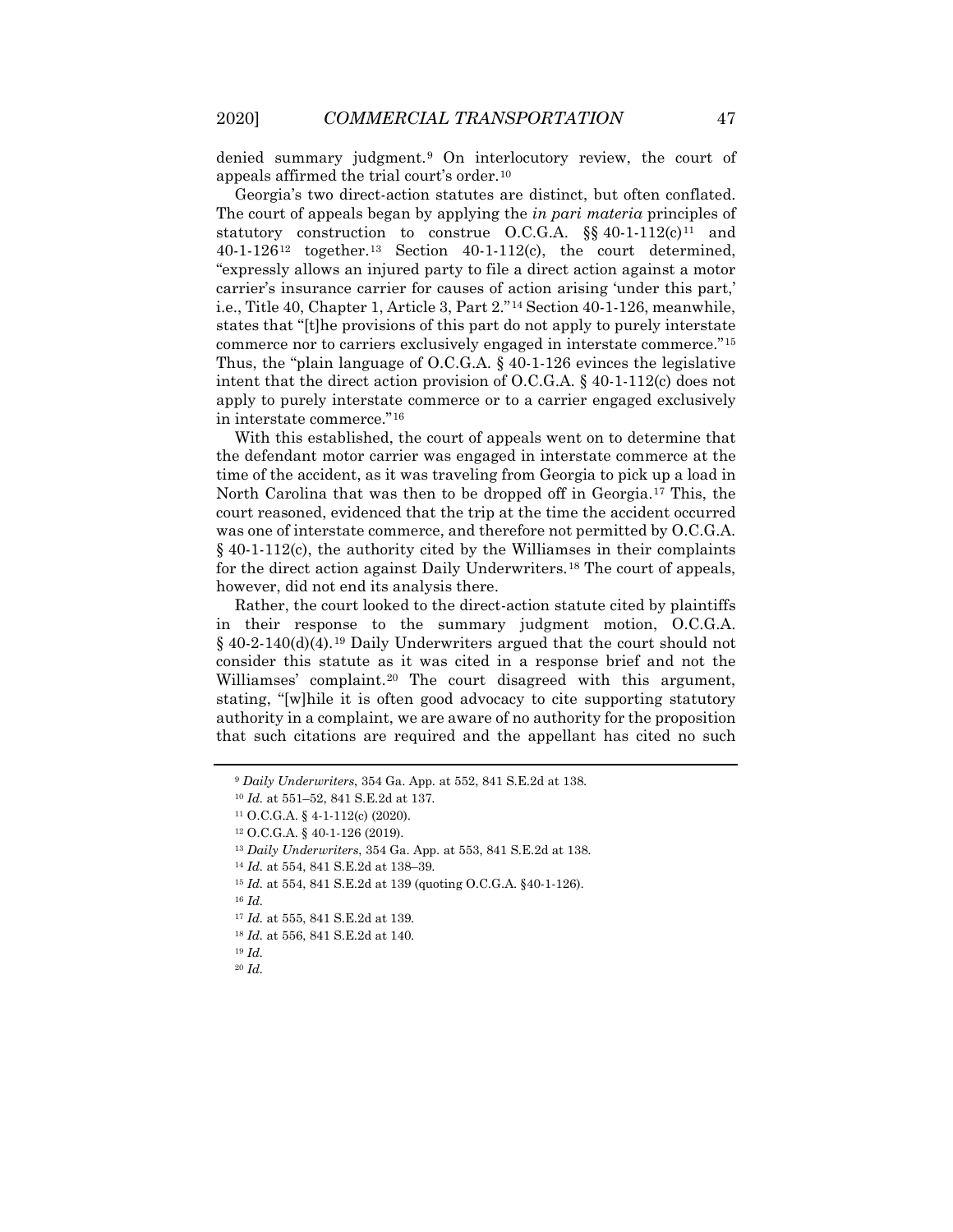authority."[21](#page-4-0) The court determined that Daily Underwriters had adequate notice of the plaintiffs' claims as alleged in their complaints, and the court would "not allow an overbroad and unduly rigid conception of waiver to lead us to create an idiosyncratic precedent that disregards controlling legal authority."[22](#page-4-1) The court then cited provisions of O.C.G.A. § 40-2-140 that explicitly authorize suit against a motor carrier and its insurer regardless of whether it arose in tort or contract if that motor carrier engaged in interstate commerce.<sup>[23](#page-4-2)</sup> Thus, the court held, the Williamses' claims against Daily Underwriters were permitted by O.C.G.A. § 40-2-140(d)(4).<sup>[24](#page-4-3)</sup> Notably, Senior Judge Phipps dissented from the majority's holding as to the  $\S$  40-2-140 issue, explaining he would have ruled in favor of Daily Underwriters because citing the statute for the first time in the summary judgment response should not be sufficient to survive summary judgment.<sup>[25](#page-4-4)</sup>

Although this opinion is physical precedent only, it provides important insight into the judges' views on two important issues of Georgia law: its pleading standards and its contrasting direct-action statutes.

#### *B. Effects of the Novel Coronavirus/COVID-19 Pandemic*

In the wake of the novel coronavirus that became the source of the COVID-19 pandemic in early 2020, many shoppers in Georgia were greeted by empty shelves in their local grocery stores.[26](#page-4-5) Many Georgians feared being confined to their homes without vital paper products and food and began to stockpile essential goods.[27](#page-4-6) This put a corresponding strain on the local and national supply chains.

In response to the strain on the supply chain, in March of 2020, the Federal Motor Carrier Safety Administration (FMCSA) issued a national emergency declaration to provide hours of service regulatory relief to commercial vehicle drivers transporting emergency relief in response to the pandemic.[28](#page-4-7) This is the first time in history that the FMCSA has

<sup>27</sup> *Id.*

<span id="page-4-7"></span><span id="page-4-6"></span><sup>28</sup> 49 C.F.R. § 390.23 (2020) (Emergency Declaration No. 2020-002, March 13, 2020). Although federal regulatory changes are technically outside the scope of this Article, this emergency declaration provides important context for the scope of Georgia's own executive order and the environment in which it was issued.

<span id="page-4-0"></span><sup>21</sup> *Id.*

<sup>22</sup> *Id.* at 557, 841 S.E.2d at 141.

<sup>23</sup> *Id.*

<sup>24</sup> *Id.* at 558; 841 S.E.2d at 141.

<sup>25</sup> *Daily Underwriters*, 354 Ga. App. at 559-60, 841 S.E.2d at 142 (Phipps, J., dissenting).

<span id="page-4-5"></span><span id="page-4-4"></span><span id="page-4-3"></span><span id="page-4-2"></span><span id="page-4-1"></span><sup>26</sup> Andy Peters, *Some Store Shelves Quickly Empty but Experts Say It's Short Term*, ATLANTA JOURNAL CONSTITUTION, https://www.ajc.com/news/breaking-news/some-storeshelves-quickly-empty-but-experts-say-short-term/2sVSZtLg5fDDPxqFSOfPzO/ (last visited July 17, 2020).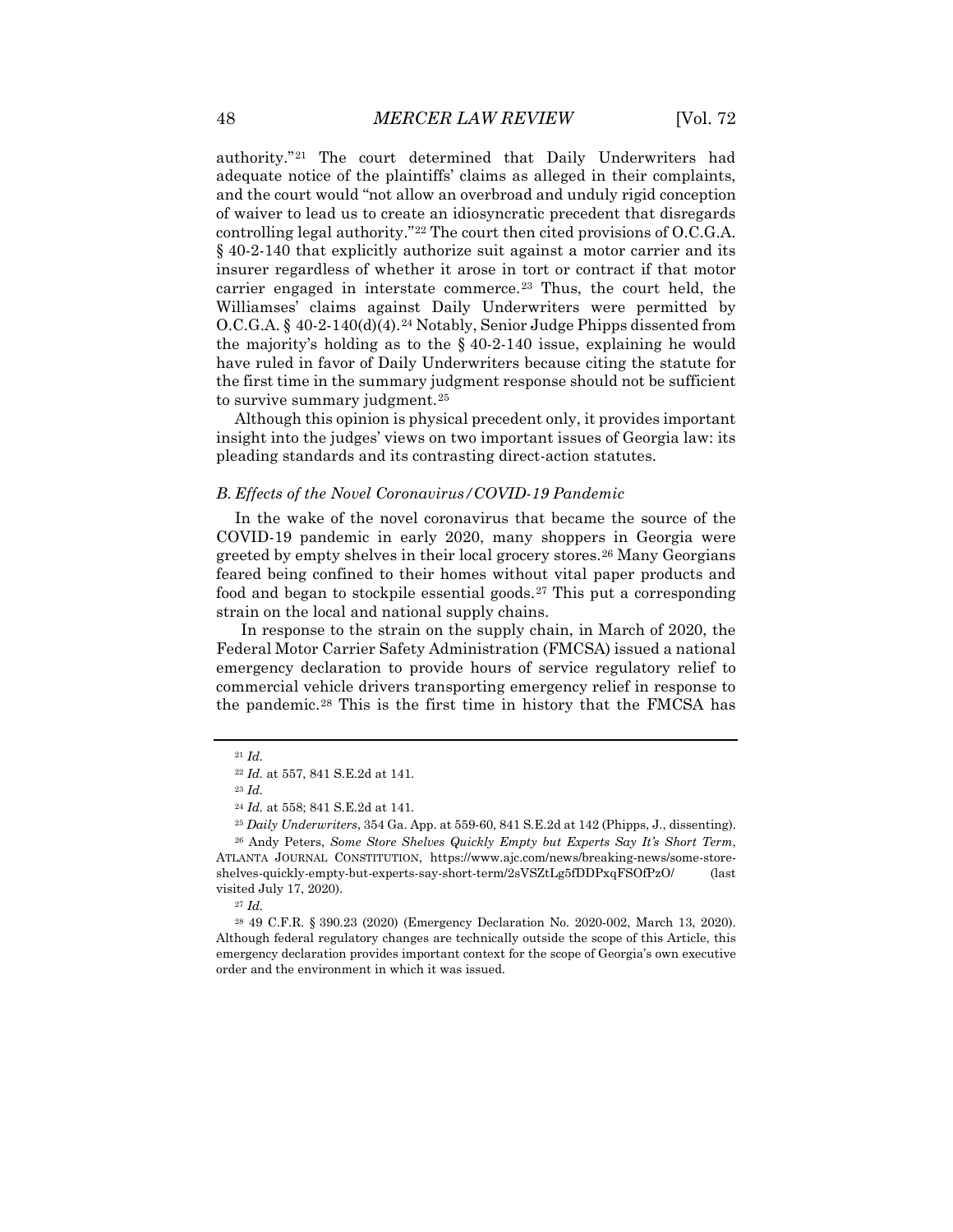issued nationwide relief. The declaration provides for regulatory relief for commercial vehicle operations intending to supply: medical supplies and equipment related to testing, diagnosis and treatment of COVID-19; supplies and equipment necessary for healthcare workers; food for emergency restocking of stores; equipment and supplies necessary to establish temporary housing and quarantine facilities related to COVID-19; and personnel to provide medical or other emergency services.[29](#page-5-0)

The emergency declaration grants motor carriers and drivers relief from Parts 390 through 399 of Title 49 of the Code of Federal Regulations.[30](#page-5-1) In effect, the declaration relaxes the rest requirements found in federal regulations, allowing drivers to be on the road for longer periods of time.[31](#page-5-2) Drivers are still required to comply with the rest periods following the completion of the delivery of the essential goods or personnel.[32](#page-5-3) The declaration further relaxes the equipment and standards necessary for operating commercial trucks with longer containers and multiple containers and extends the period of time for holders of commercial driver's licenses to renew their licenses.<sup>[33](#page-5-4)</sup>

In Georgia, Governor Brian Kemp issued an executive order on March 14, 2020, that declared a statewide "public health state of emergency."[34](#page-5-5) Among other actions, the Order suspended the federal regulations limiting hours of service for drivers of commercial vehicles.[35](#page-5-6) Going beyond the federal declaration, Governor Kemp's Order provides that no motor carrier will require or allow an ill or fatigued driver to operate a motor vehicle and requires at least ten consecutive hours off-duty for any driver who notifies a motor carrier that they are fatigued or ill.<sup>[36](#page-5-7)</sup> Governor Kemp's Order also relaxed the restrictions on the maximum weight, height, and length of commercial vehicles operating on Georgia's public highways for the purpose of providing disaster relief and preparation.[37](#page-5-8) The executive order extends the maximum weight limit for trucks transporting essential materials on Georgia's roads from 80,000 pounds to 95,000 pounds.[38](#page-5-9) As of the time of this writing, these provisions have been extended through August 11, 2020.[39](#page-5-10)

<sup>38</sup> *Id.*

<sup>29</sup> *Id.*

<span id="page-5-2"></span><span id="page-5-1"></span><span id="page-5-0"></span><sup>30</sup> *Id.*

<sup>31</sup> *Id.*

<sup>32</sup> *Id.*

<span id="page-5-6"></span><span id="page-5-5"></span><span id="page-5-4"></span><span id="page-5-3"></span><sup>33</sup> 49 C.F.R. § 390.23 (2020) (Emergency Declaration No. 2020-002, March 13, 2020). <sup>34</sup> Ga. Exec. No. 03.14.20.01.

<sup>35</sup> *Id.*

<sup>36</sup> *Id*.

<span id="page-5-10"></span><span id="page-5-9"></span><span id="page-5-8"></span><span id="page-5-7"></span><sup>37</sup> *Id.*

<sup>39</sup> Ga. Exec. No. 06.29.20.01.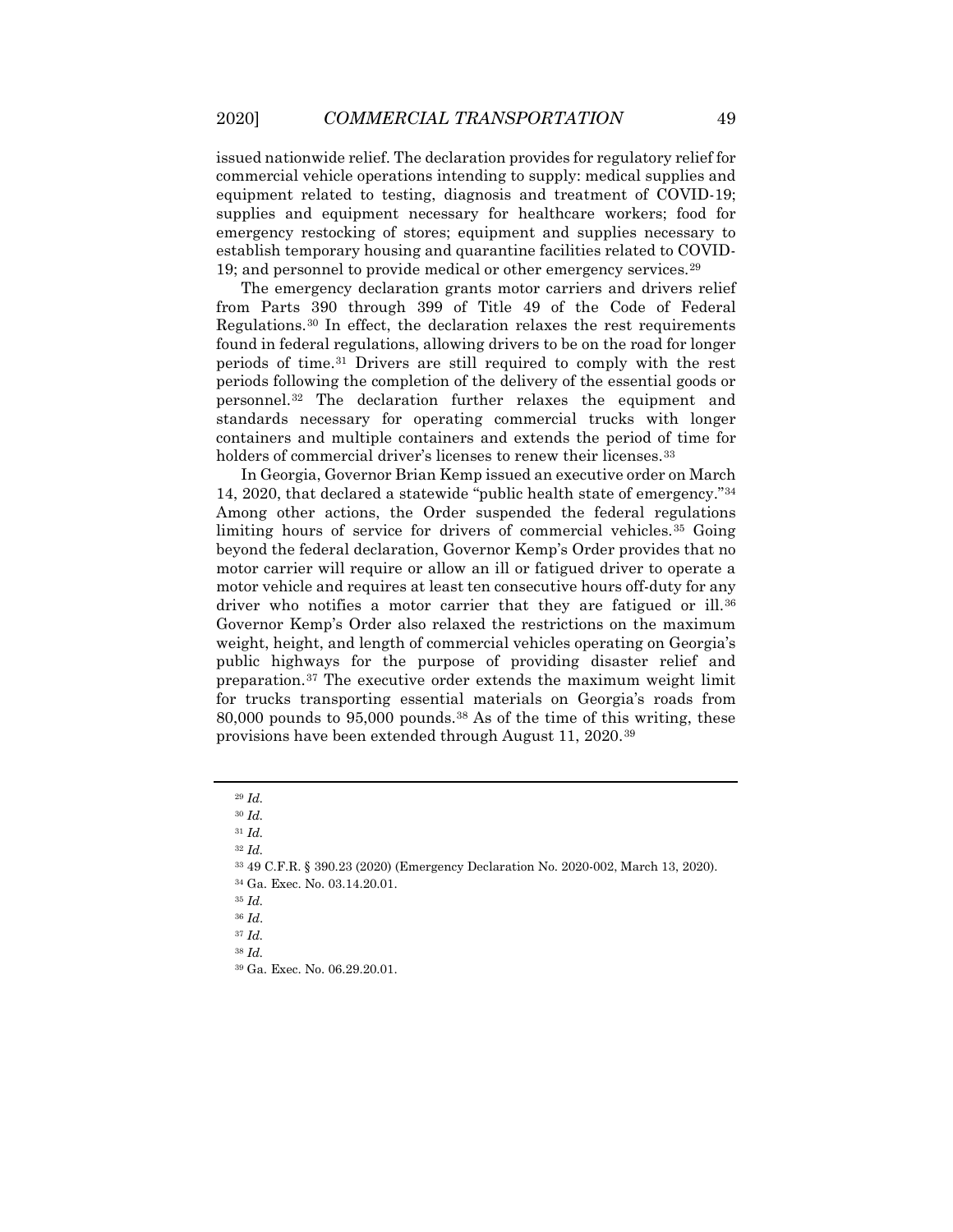While the relaxation of the federal and state regulations will eventually expire, the COVID-19 pandemic will likely have lasting effects on the commercial motor vehicle industry and the regulation of the industry. It remains to be seen what, if any, impact the relaxation of these regulations have on wrecks involving commercial motor vehicles during the pendency of the crisis and what future impacts will be felt in the litigation of cases arising out of commercial vehicle wrecks and the future of commercial vehicle regulations.

#### III. AVIATION

The general framework of aviation law is significantly shaped and determined by federal regulations<sup>[40](#page-6-0)</sup> and, in some cases, international treaties.[41](#page-6-1) In fact, the stated intention of Georgia's aviation statutes is "to coincide with the policies, principles, and practices established by the Federal Aviation Act of 1958 and all amendments thereto."<sup>[42](#page-6-2)</sup> As a result, federal courts determine much of the caselaw regulating commercial aviation.[43](#page-6-3)

With the impact of the COVID-19 pandemic during the past year, no significant developments in Georgia aviation law occurred as a result of judicial decisions or proposed or enacted legislation. However, on a more positive note, while not having the force of statutory or case law, both the Senate and the House of Representatives of Georgia passed resolutions recognizing the contributions of the Civil Air Patrol to the citizens of

<span id="page-6-0"></span><sup>40</sup> Robin Larner, 15 GA. JUR. § 29:25 (2019) ("Federal aviation regulations have been promulgated to regulate virtually every aspect of aviation in the United States; these regulations are duly published in accordance with law in the Code of Federal Regulations, and they have the force of law.")

<span id="page-6-1"></span><sup>41</sup> A United Nations treaty, the Montreal Convention, sets forth uniform rules for claims that arise out of incidents that occur during international air transportation. *See* Marotte v. Am. Airlines, Inc., 296 F.3d 1255, 1259 (11th Cir. 2002) ("[T]he Warsaw Convention is the exclusive mechanism of recovery for personal injuries suffered on board an aircraft or in the course of embarking or disembarking from an airplane." (citation omitted)); Espinoza Ugaz v. Am. Airlines, Inc., 576 F. Supp. 2d 1354, 1360 (S.D. Fla. 2008) ("The Montreal Convention entered into force in the United States on November 4, 2003 and superseded [*sic.*] the Warsaw Convention.").

<sup>42</sup> O.C.G.A. § 6-2-1 (2020).

<span id="page-6-3"></span><span id="page-6-2"></span><sup>43</sup> However, Georgia courts routinely analyze and consider federal aviation regulations when addressing aviation related issues under state law. *See, e.g.,* Eagles Jets, LLC v. Atlanta Jet, Inc., 321 Ga. App. 386, 398, 740 S.E.2d 439, 450 (2013) (discussing whether the Certificate of Aircraft Registration required by the Federal Aviation Administration (FAA) constitutes ownership of the aircraft for purposes of a contract dispute); Sky King 101, LLC v. Thurmond, 314 Ga. App. 377, 724 S.E.2d 412, 413 (2012) (addressing FAA flight procedures and regulations followed by pilots when analyzing whether defendant air transportation company had "control" over a co-pilot sufficient to be considered his employer).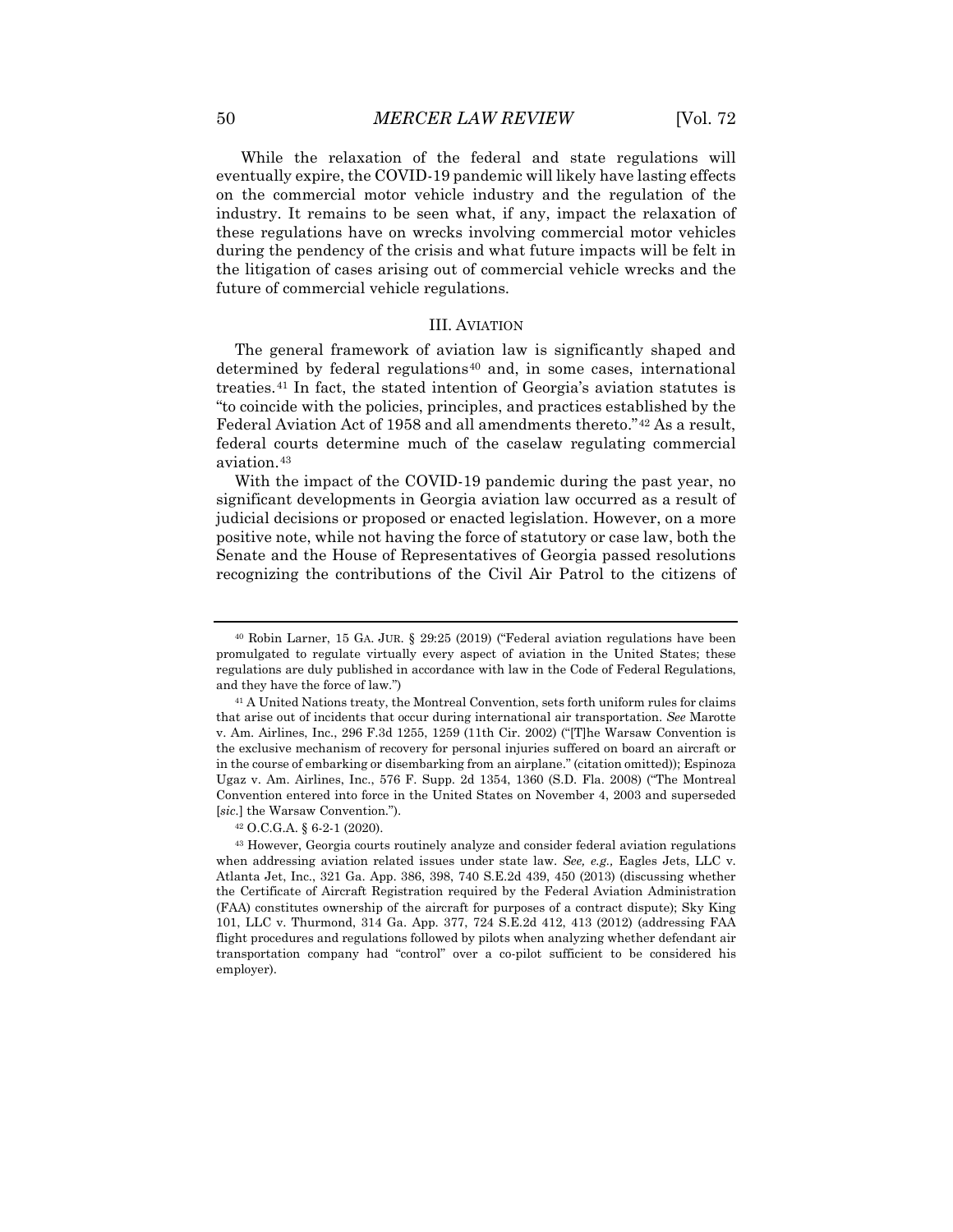Georgia. House Resolution No. 1342,<sup>[44](#page-7-0)</sup> adopted February 28, 2020, and Senate Resolution No. 863,[45](#page-7-1) adopted March 3, 2020, acknowledged the contribution of the Georgia Wing of the Civil Air Patrol, consisting of nearly 1,900 volunteer members in forty squadrons and six groups located throughout the state.<sup>[46](#page-7-2)</sup> Among other things, Georgia Wing members contributed to disaster relief, emergency services, search and rescue, aerospace education, and homeland security, at an estimated value of \$5.8 million worth of volunteer hours in 2019 alone.<sup>[47](#page-7-3)</sup> While not directly pertaining to commercial aviation, the resolutions demonstrate the significant and valuable impact Georgia volunteers have on aviation operations in this state.

#### IV. RAILROADS

#### *A. Regulatory Developments*

Regulations governing railroads stem mostly from federal legislation, rendering state regulation in this arena a rarity as it is often preempted by applicable federal law. Nevertheless, on May 23, 2019, the Georgia General Assembly adopted the Railroad Track Maintenance Tax Credit[48](#page-7-4) as part of the Georgia Administrative Code.[49](#page-7-5) The purpose of the regulation is to provide income tax incentives to those who own or lease a Class III railroad, as defined by 49 C.F.R. § 1201,[50](#page-7-6) and incur expenditures for the maintenance and improvement of the track.<sup>[51](#page-7-7)</sup> The regulation accompanies O.C.G.A.  $\S$  48-7-40.34,<sup>[52](#page-7-8)</sup> which initially became effective on May 8, 2018, in order to "provide" guidance concerning the implementation and administration of the income tax credit" under the statute.<sup>[53](#page-7-9)</sup>

Pursuant to the regulation, "a Class III railroad shall be allowed a tax credit in the amount of fifty percent of the qualified railroad track maintenance expenditures paid or incurred by such Class III railroad during the taxable year."[54](#page-7-10) The credit is capped, however, and "shall not exceed \$3,500 multiplied by each mile of railroad track owned or leased

<span id="page-7-4"></span><span id="page-7-3"></span><sup>47</sup> *Id.*

<span id="page-7-5"></span><sup>49</sup> *Id.*

<span id="page-7-6"></span><sup>50</sup> 49 C.F.R. § 1201 (2018).

- <span id="page-7-9"></span><span id="page-7-8"></span><sup>52</sup> O.C.G.A. § 48-7-40.34 (2018).
- <sup>53</sup> GA COMP. R. & REGS. r. 560-7-8-.64(1).

<span id="page-7-1"></span><span id="page-7-0"></span><sup>44</sup> Ga. H.R. Res. 1432, Reg. Sess., 2020 Ga. House J. 1,1.

<sup>45</sup> Ga. S. Res. 863, Reg. Sess., 2020 Ga. Senate J. 1,1.

<span id="page-7-2"></span><sup>46</sup> 2019 H.R. 1342; 2019 S.R. 863.

<sup>48</sup> GA COMP. R. & REGS r. 560-7-8-.64.

<span id="page-7-7"></span><sup>51</sup> GA COMP. R. & REGS. r. 560-7-8-.64.

<span id="page-7-10"></span><sup>54</sup> *Id.* at 560-7-8-.64(3).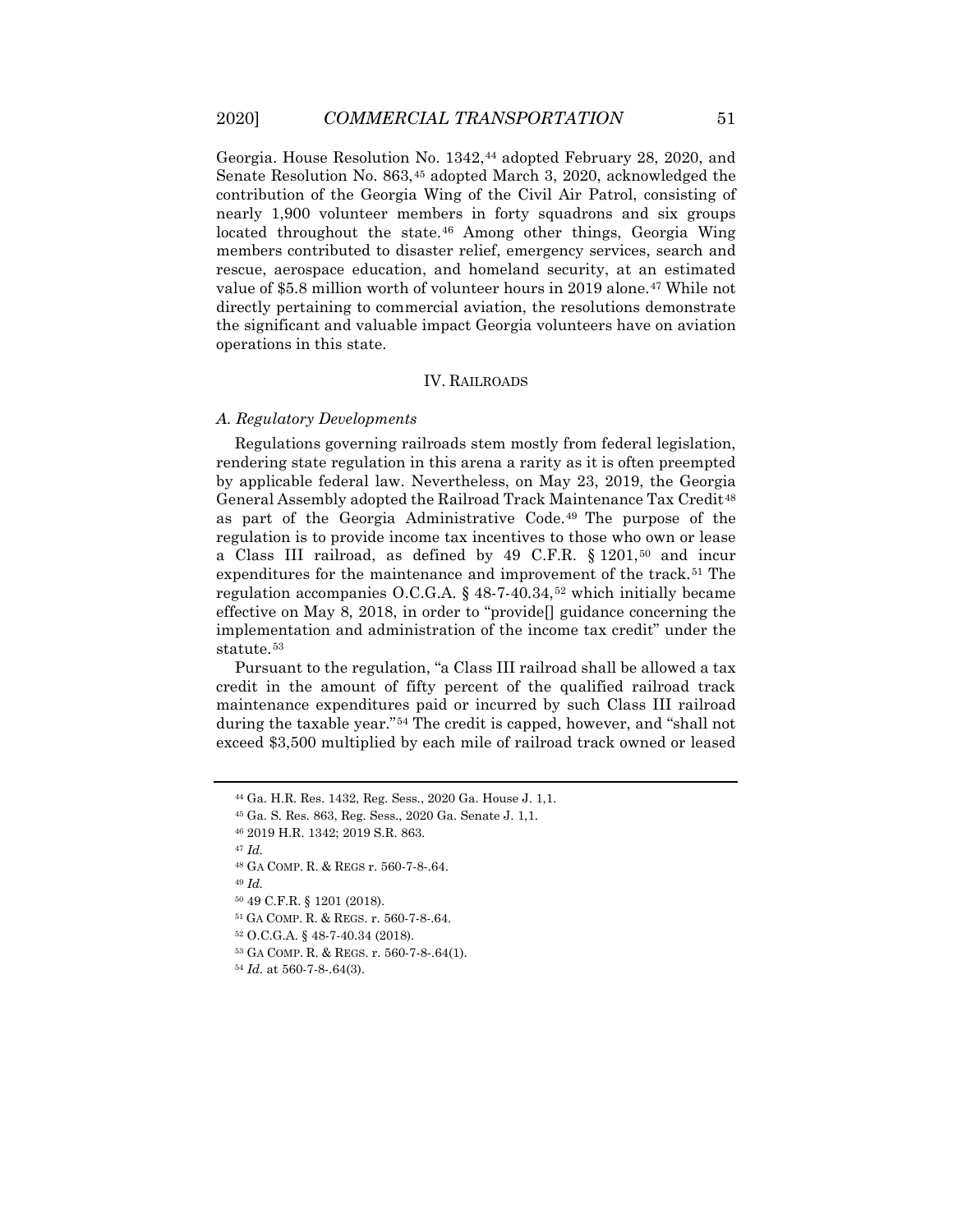in Georgia as of the close of the taxable year by such Class III railroad."[55](#page-8-0) In order to claim the credit, the regulation initially required an applicant to submit Form IT-RTM through the Georgia Tax Center, but the regulation was amended on November 12, 2019, to revise this provision for a more comprehensive application process.<sup>[56](#page-8-1)</sup> Currently, an applicant must "submit Form IT-RTM, and any other information that the Commissioner may request, with the taxpayer's Georgia income tax return each year the tax credit is claimed."[57](#page-8-2) The credit may also be sold or transferred to one or more Georgia taxpayers, and both the transferee and transferor taxpayer may be structured as pass-through entities.<sup>[58](#page-8-3)</sup> The regulation is applicable to taxable years beginning January 1, 2019, and contains a sunset provision repealing the regulation on January 1, 2024.[59](#page-8-4)

While this regulation provides an incentive for Georgia taxpayers who own or lease railroads to maintain their property, it is also a benefit to Georgians as the regular upkeep and improvements of railroad tracks, roadbeds, bridges, and related structures contribute to the overall safety of railroad transportation.

#### *B. Case Law Developments*

The Georgia Supreme Court issued an important opinion during this Survey period regarding the interplay of two federal statutory schemes, the Federal Employers' Liability Act (FELA)<sup>[60](#page-8-5)</sup> and the Federal Railroad Safety Act (FRSA).[61](#page-8-6) In *Norfolk Southern Railway Co. v. Hartry*,[62](#page-8-7) the supreme court granted certiorari to address, as a matter of first impression, whether a railroad employee's claim under FELA is barred by regulations contained in the FRSA. The case arose after the plaintiff, who was operating a train on behalf of his employer, collided with a tractor-trailer after its driver drove through a railroad crossing while the warning arms were down. The plaintiff, Winford Hartry, along with his wife, sued the owner of the tractor-trailer alleging state law negligence claims, as well as Norfolk Southern Railway Company (Norfolk) under FELA. The basis of the Hartrys' FELA claim was that Norfolk failed to provide Mr. Hartry with a reasonably safe place to work by failing to

- <span id="page-8-5"></span><span id="page-8-4"></span><span id="page-8-3"></span><sup>59</sup> *Id.*at 560-7-8-.64(14)–(15).
- <sup>60</sup> 45 U.S.C. §§ 51–60 (2019).
- <span id="page-8-6"></span><sup>61</sup> 49 U.S.C. §§ 20101–311 (2019).

<sup>55</sup> *Id.* at 560-7-8-.64(4).

<span id="page-8-2"></span><span id="page-8-1"></span><span id="page-8-0"></span>*<sup>56</sup>Id.* at 560-7-8-.64(7).

<sup>57</sup> *Id.* at 560-7-8-.64(8).

<sup>58</sup> GA COMP. R. & REGS. r. 560-7-8-.64(11).

<span id="page-8-7"></span><sup>62</sup> 307 Ga. 566, 837 S.E.2d 303 (2019).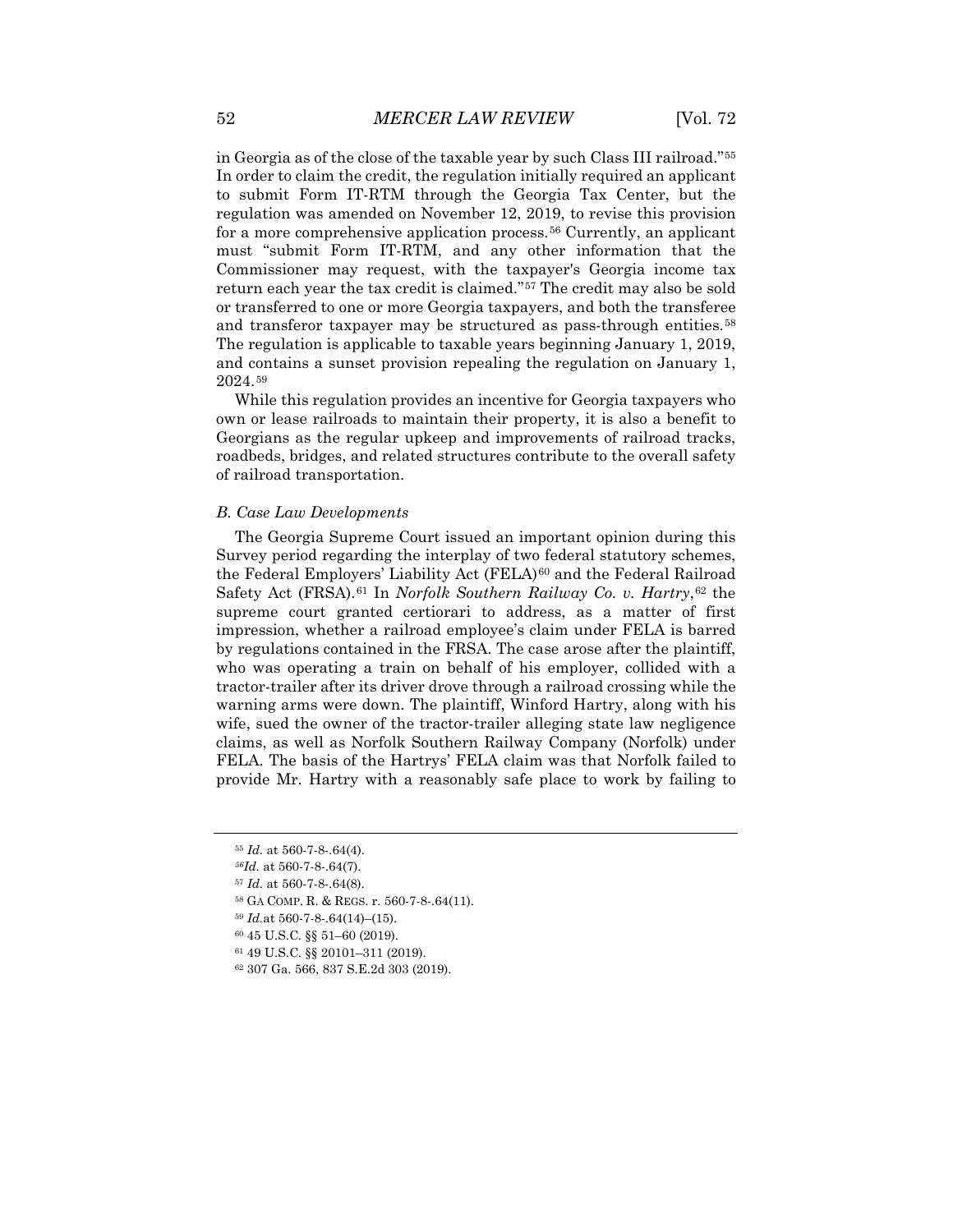maintain the crossing gates, which "dangerously malfunctioned."[63](#page-9-0) Norfolk filed a motion for summary judgment on the FELA claim, which the trial court granted. The trial court agreed with Norfolk's argument that the Hartrys' FELA claims were precluded by regulations under the FRSA, and that there was no issue of material fact as to whether Norfolk had notice of a gate-crossing malfunction. The case proceeded to trial on the state law claims and the jury found in favor of the Hartrys. The Hartrys then appealed the summary-judgment order, and the Georgia Court of Appeals determined the trial court had erred in granting summary judgment to Norfolk.<sup>[64](#page-9-1)</sup>

Norfolk argued in the supreme court that its duty was controlled by 49 CFR § 234.107,[65](#page-9-2) promulgated by the Federal Railroad Authority (FRA) under FRSA. It contended that this regulation delineates the actions to be taken "after a railway receives a 'credible report' of a crossing malfunction, and that because there was no 'credible report' as defined under that regulation, the Hartrys' FELA claim was precluded."[66](#page-9-3)

The supreme court first briefly addressed the issue of whether the Hartrys' claims were preempted under the FRSA, concluding that because "this case concerns two federal acts, the preemption doctrine and the express preemption provision in FRSA are inapplicable."[67](#page-9-4) The court next addressed whether the Hartrys' claims were precluded by the FRSA. Norfolk asserted that the FELA claim was precluded by the goal of the FRSA, which is to ensure the "[l]aws, regulations, and orders related to railroad safety... shall be nationally uniform to the extent practicable."[68](#page-9-5) The supreme court rejected this argument, stating the FRSA provision relied upon by Norfolk is contained in the section "that expressly concerns preemption of state laws," and "does not resolve the question before us."[69](#page-9-6) The court stated that its previous decision in *Norfolk Southern R. Co. v. Zeagler*[70](#page-9-7) acknowledged that "'the law regarding preclusion of FELA claims by FRSA regulations is somewhat unsettled.'"[71](#page-9-8) But in the interim of the supreme court's decision in *Zeagler* and the Hartrys' case, the Supreme Court of the United States decided *POM Wonderful LLC v. Coca-Cola Co.*,<sup>[72](#page-9-9)</sup> in which the Court applied

<sup>69</sup> *Id.*

<span id="page-9-9"></span><span id="page-9-8"></span><span id="page-9-7"></span><span id="page-9-6"></span><span id="page-9-5"></span><span id="page-9-4"></span><span id="page-9-3"></span><sup>71</sup> *Norfolk Southern Railway Co.*, 307 Ga. at 570, 837 S.E.2d at 308 (quoting *Zeagler*, 293 Ga. at 598, 748 S.E.2d at 846).

<span id="page-9-0"></span><sup>63</sup> *Id.* at 566–67, 837 S.E.2d at 306.

<span id="page-9-2"></span><span id="page-9-1"></span><sup>64</sup> *Id.* at 567, 837 S.E.2d at 306.

<sup>65</sup> 49 C.F.R. § 234.107 (2019).

<sup>66</sup> *Norfolk Southern Railway Co.*, 307 Ga. at 568, 837 S.E.2d at 306.

<sup>67</sup> *Id.* at 569, 837 S.E. 2d at 307.

<sup>68</sup> *Id.* (quoting 49 U.S.C. § 20106(a)(1)).

<sup>70</sup> 293 Ga. 582, 748 S.E.2d 846 (2013).

<sup>72</sup> 573 U. S. 102, 112, 134 S. Ct. 2228, 2236 (2014).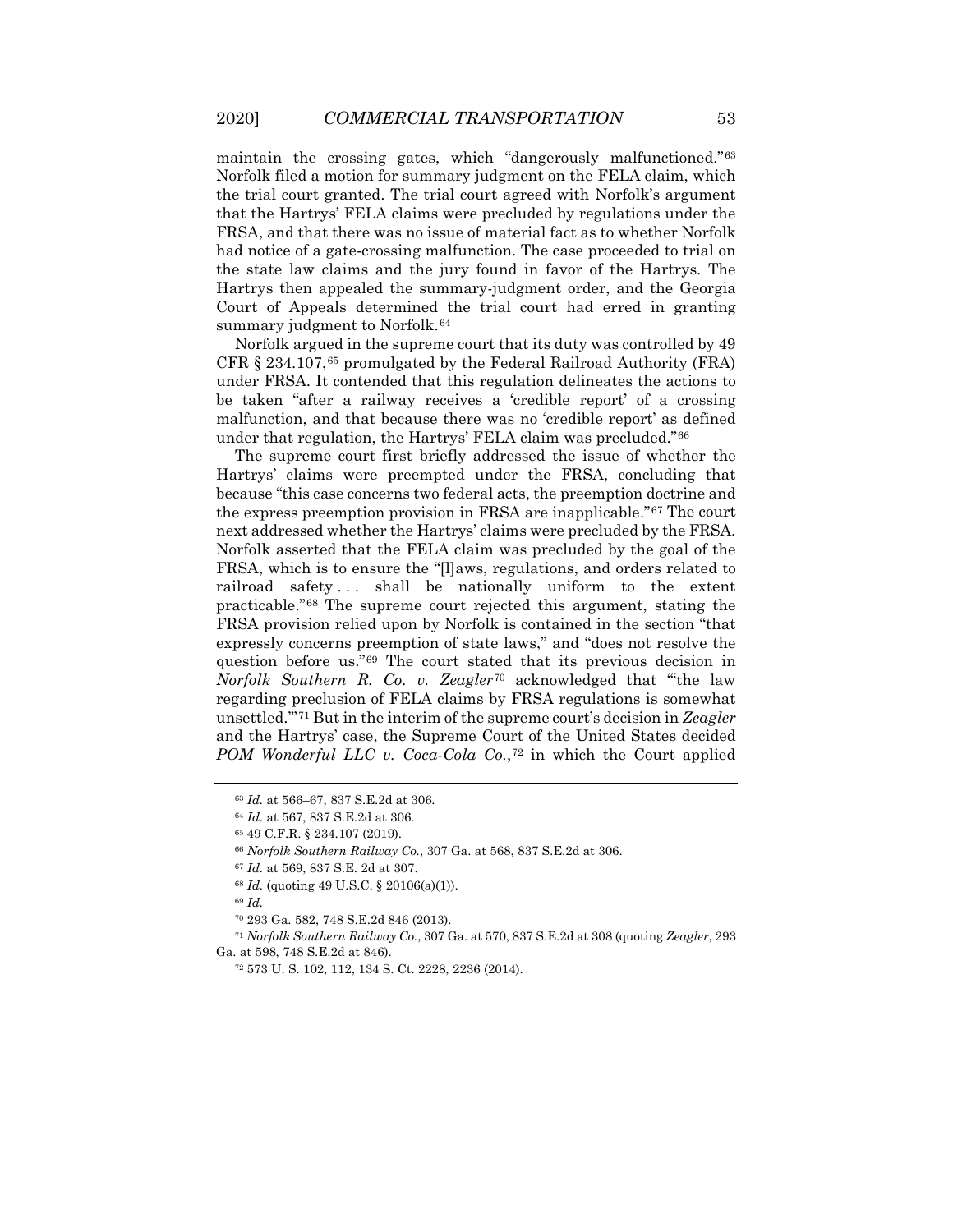traditional rules of statutory interpretation to determine that the express terms of the Food, Drug, and Cosmetic Act did not preclude a suit by POM Wonderful, a private party, alleging that Coca-Cola misled consumers with a label on its juice beverage in violation of the Lanham Act.[73](#page-10-0) The question before the Court turned on whether a cause of action under one federal statute was precluded by the provisions of another federal statute, which was analogous to the task of the Georgia Supreme Court in the Hartrys' case against Norfolk.[74](#page-10-1) Relying on the U.S. Supreme Court's decision in *POM Wonderful*, the Georgia Supreme Court held that no provision in the FRSA explicitly precluded suits involving FELA claims, and, further, that "FRSA and FELA 'complement each other in major respects, for each has its own scope and purpose.'"[75](#page-10-2) Thus, the court concluded, the Hartrys' FELA claims against Norfolk were not precluded and the Court of Appeals decision overturning the grant of summary judgment was affirmed.[76](#page-10-3)

#### V. TRANSPORTATION FOR HIRE: LIVERY AND RIDESHARE SERVICES

No notable legislative or judicial developments affected taxicabs, limousine services, or transportation network (rideshare) companies during the Survey period. In the administrative realm, the Department of Public Safety promulgated regulations at Subtitle 570-38-5[77](#page-10-4) regarding certificate requirements for limousine carriers.[78](#page-10-5) The regulations reinforce that limousine carriers, as defined in O.C.G.A. § 40-1-151,[79](#page-10-6) must obtain limousine certificates from the Department and are subject to the requirements of the Federal Motor Carrier Safety Regulations, the Department's Transportation Rulebook, and Title 40, Chapter 1, Article 3, Part 3 of the Georgia Code.<sup>[80](#page-10-7)</sup> The regulations also set forth requirements for safety inspections of limousines and provide that failure to comply with or to pass such inspections may result in disqualification of the vehicle, revocation of the limousine carrier's certificate, and civil or criminal penalties.<sup>[81](#page-10-8)</sup> Limousine carriers may only use vehicles that are owned or leased (as defined in the regulations) by the carriers themselves or by persons or entities with ownership interest

<sup>73</sup> *Id.* at 112–13, 134 S. Ct. at 2236–2237.

<span id="page-10-5"></span><span id="page-10-4"></span><span id="page-10-3"></span><span id="page-10-2"></span><span id="page-10-1"></span><span id="page-10-0"></span><sup>74</sup> *Norfolk Southern Railway Co.*, 307 Ga. at 572, 837 S.E.2d at 309 (quoting *POM Wonderful*, 573 U. S. at 115, 134 S. Ct. at 2228).

<sup>75</sup> *Id.*

<sup>76</sup> *Id.* at 573, 837 S.E.2d at 310.

<sup>77</sup> GA COMP. R. & REGS. r. 570-38-5-.01 (May 11, 2020).

<span id="page-10-7"></span><span id="page-10-6"></span><sup>78</sup> GA COMP. R. & REGS. r. 570-38-5-.01 through 570-38-5-.07

<sup>79</sup> O.C.G.A. § 40-1-151 (2019).

<sup>80</sup> GA COMP. R. & REGS. r. 570-38-5-.04.

<span id="page-10-8"></span><sup>81</sup> *Id.* at 570-38-5-.05.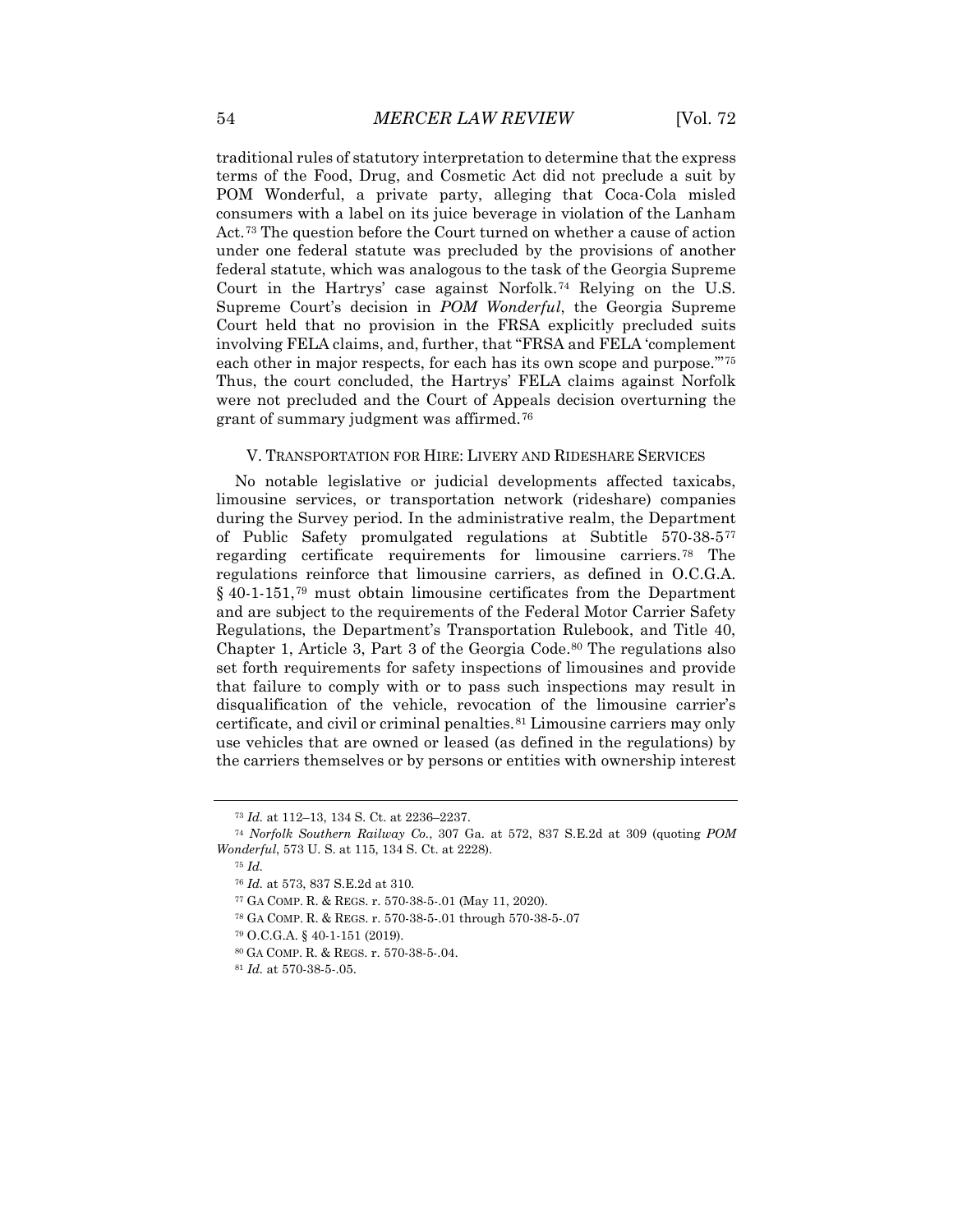in the carriers.[82](#page-11-0) Finally, the Department clarified the sources of its authority to revoke, alter, or suspend limousine carriers' certificates.[83](#page-11-1) As for regulations affecting rideshare companies and taxi services, the Department merely relocated the regulations at chapter 570-35 to subtitle  $570-38-6$  without significant changes.  $84$ 

#### VI. AUTONOMOUS VEHICLE TECHNOLOGY

Georgia's first law relating to autonomous vehicles came in 2017 and allowed for the testing and operation of autonomous vehicles on public roads in Georgia.[85](#page-11-3) As discussed in detail in earlier editions of this Survey, Georgia law sets forth certain minimum safety and insurance standards for these vehicles and ensures that these vehicles adhere to existing consumer-protection laws.<sup>[86](#page-11-4)</sup>

While Georgia's courts and legislatures were quiet with respect to autonomous vehicles over the last year, the industry is preparing to make a move into the state. In January of 2020, The Ray, an 18-mile stretch of Interstate 85 in southern Georgia, opened.[87](#page-11-5) The Georgia Department of Transportation teamed up with private-sector companies to replace the pavement markings on this stretch of highway to meet the performance requirements of autonomous vehicles.<sup>[88](#page-11-6)</sup> This section of highway will be used as a test bed for autonomous personal and commercial vehicles in Georgia.[89](#page-11-7)

While Georgia does have a regulatory framework that considers personal and commercial autonomous vehicles, Georgia's legislatures and courts will need to adapt to new issues that arise as these vehicles become more commonplace.

## VII. SHAREABLE DOCKLESS MOBILITY DEVICE RENTALS

Electric bicycles and scooters appear to be here to stay in Georgia cities. In 2019, people in Atlanta took about 4,385,000 rides and spent

<sup>82</sup> *Id.* at 570-38-5-.06.

<sup>83</sup> *Id.* at 570-38-5-.07.

<sup>84</sup> *Id.* at 570-38-6-.01 through .13; *see id.* 570-35-.01 through.12.

<span id="page-11-3"></span><span id="page-11-2"></span><span id="page-11-1"></span><span id="page-11-0"></span><sup>85</sup> Ga. S. Bill 219, Reg. Sess., 2017 Ga. Laws 214 (codified as amended in scattered sections of tit. 40)

<sup>86</sup> *Id.*; O.C.G.A. § 40-8-11 (2019).

<span id="page-11-7"></span><span id="page-11-6"></span><span id="page-11-5"></span><span id="page-11-4"></span><sup>87</sup> Skip Descant, *Georgia Makes Way for Driverless Vehicles, 18 Miles of It*, GOVERNING (last visited July 17, 2020) https://www.governing.com/news/headlines/Georgia-Makes-Way-for-Driverless-Vehicles-18-Miles-of-It.html.

<sup>88</sup> *Id.*

<sup>89</sup> *Id.*